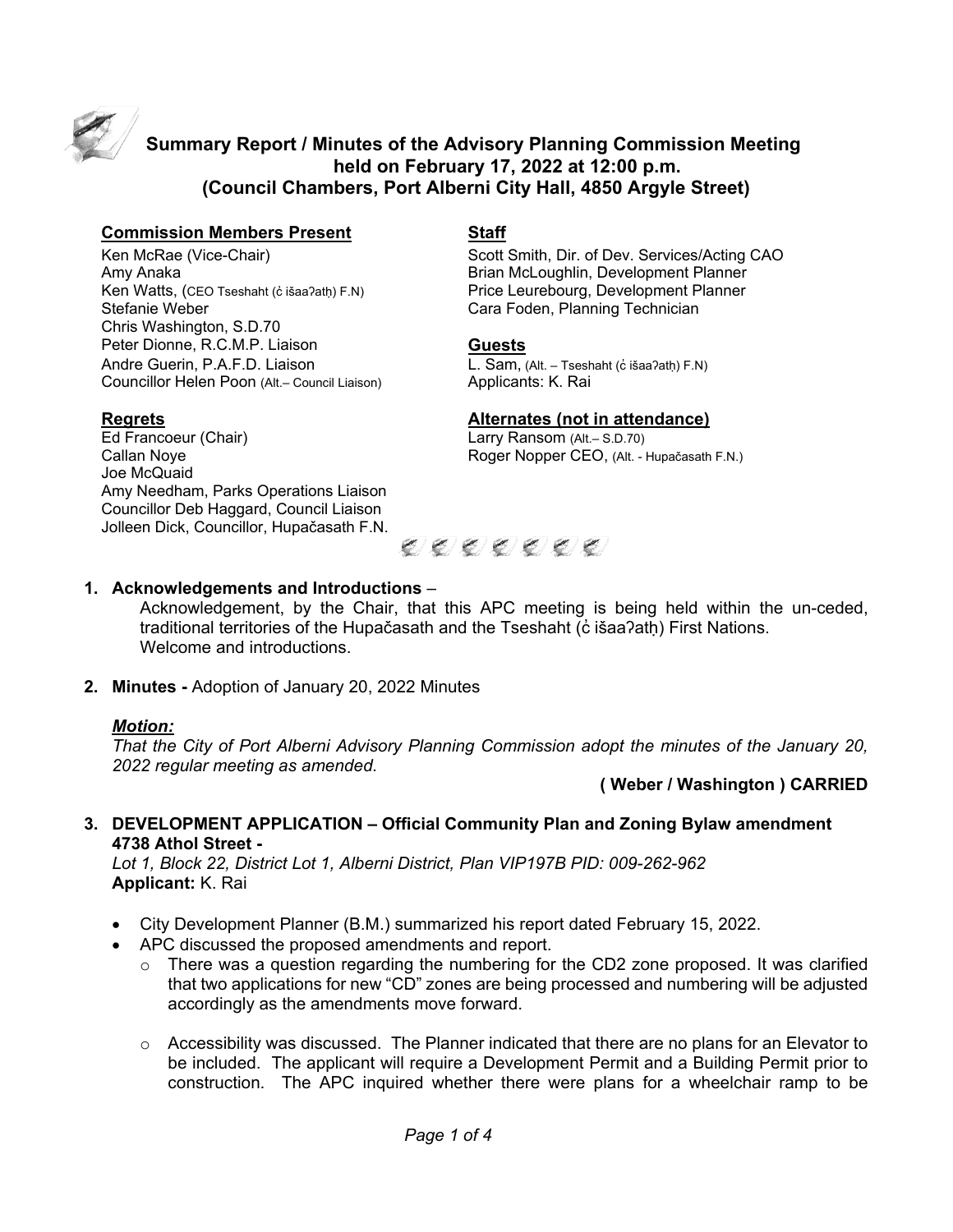included and if there would be an accessible, level access to the building through the back, adjacent to the parking lot. The applicant verbally indicated that accessibility was important to consider. It was noted by the Director of Development Services that the final plan and construction details would be evaluated during the permitting stages.

- $\circ$  RCMP commented that the lack of an elevator was a concern. Emergency response will be more challenging. An elevator is not a requirement for a building less than 4 storeys.
- $\circ$  The Fire Department commented that the addition of a fire hydrant (private or city owned) would be desirable. One of the units cannot be reached by a ladder truck for emergency access. The Planner indicated that the Architect has designed the building to meet the Building and Fire Codes.
- $\circ$  There was concern expressed regarding the height of the building. The APC discussed the proposal with respect to the potential impact of the building to immediate residential neighbours due to its height. It was noted that the OCP currently indicates that there should be an adequate transition, between lower and higher density housing, that is respectful of the scale and character of the neighbourhood. The building itself is comparable to the height permitted in the RM2 zone but a stairwell enclosure, to access the rooftop open space, has added additional height comparable to that of an elevator shaft.
- $\circ$  Several members noted that the height may not be out of line with the immediate neighbourhood and that many suites existed in the area already adding to density. There was an indication that the community was generally supportive of increased density for much needed housing units. It may not be possible to decrease the height of the development and preserve its economic viability.
- $\circ$  Open space was considered. APC had questions regarding open space requirements, use of the proposed roof top and balconies and how the roof top space would be used, or not used, by tenants. The Planner indicated that the balcony areas are included in meeting the open space area requirement. Open space calculations also include the rooftop space. He also noted that balconies are generally considered to increase the quality of life for tenants.
- $\circ$  The project will provide much needed housing in the community (6 units). The APC voiced the opinion that the number of similar applications is likely to increase in the future and the OCP review will be an opportunity to gauge community support for increased density. The OCP review should consider neighbourhood impacts in specific areas.

### *Motions:*

- *1. That the Advisory Planning Commission recommends to City Council that with respect to Lot 1,*  Block 22, District Lot 1, Alberni District, Plan VIP197B PID: 009-262-962 located at 4738 Athol *Street the City proceed with the following map amendments to the Official Community Plan bylaw:*
	- *a. Amend the Official Community Plan (Schedule A – Land Use Map) to change the designation of the properties from 'General Commercial' to 'Multi-Family Residential' use;*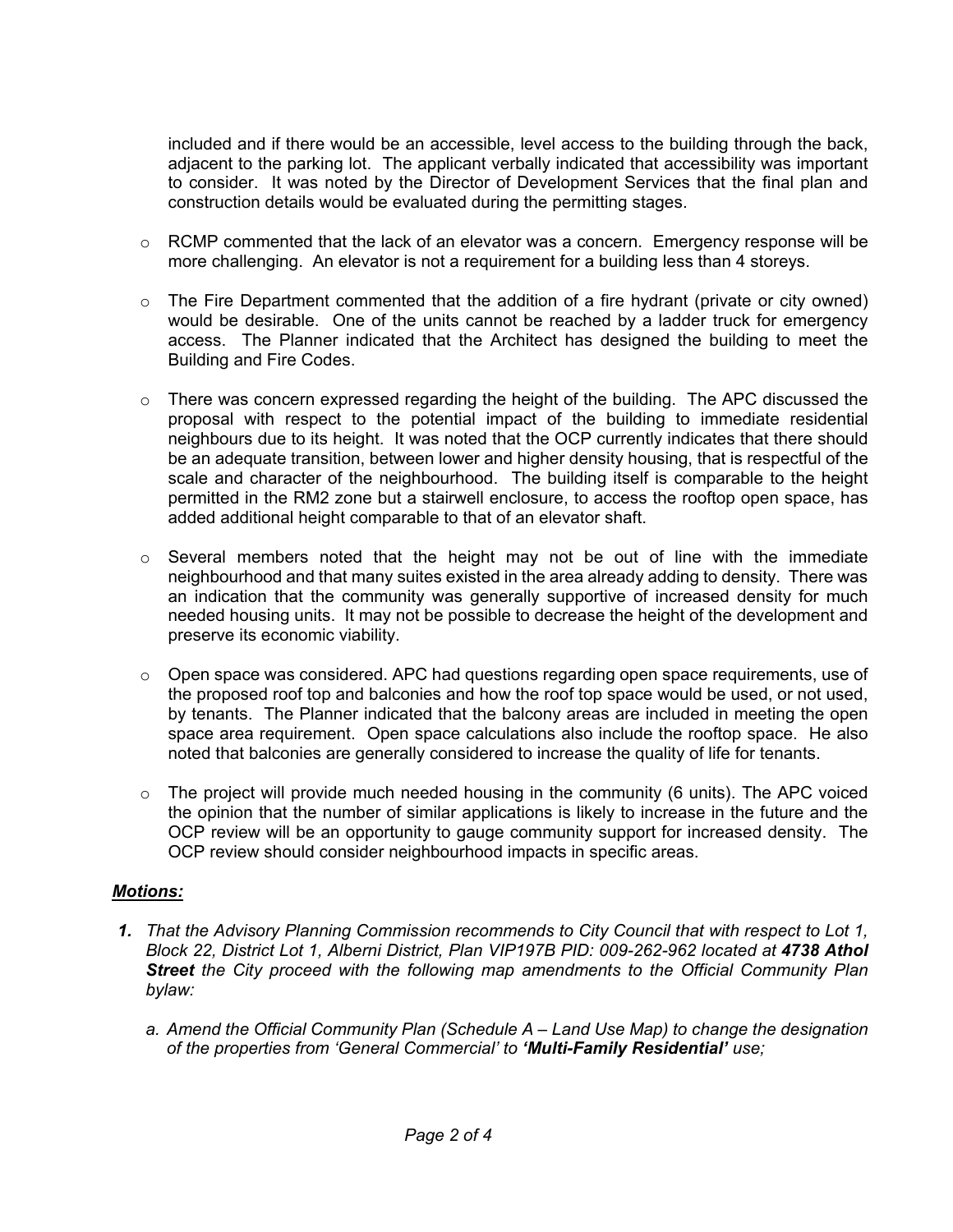- *b. Amend the Official Community Plan (Schedule B – Development Permit Areas Map) to remove the properties from Development Permit Area No. 2 General Commercial and to include the properties in 'Development Permit Area No. 2 Multiple Family Residential'*.
- *2. That with respect to Lot 1, Block 22, District Lot 1, Alberni District, Plan VIP197B PID: 009-262- 962 located at 4738 Athol Street the City proceed with the following text amendments to the Zoning Bylaw:*
	- *a. Define 'Residential Rental Tenure' by adding the following text to Section 4-Definitions: "Residential Rental Tenure means, in relation to a dwelling unit in a multi-family residential building or multiple dwelling, a tenancy governed by a tenancy agreement that complies with the Residential Tenancy Act".*
	- *b. In Section 5.0 Establishment of Zones add the following text to the list of zones under Section 5.1*

*"CD2 – Comprehensive Development – Multi-Family Residential Infill – 4738 Athol St."*

*c. Under Section 8.0 Comprehensive Development Zones add Section 8.2 text as follows:*

# *"8.2*

#### **CD2 – COMPREHENSIVE DEVELOPMENT – MULTI-FAMILY RESIDENTIAL INFILL – 4738 ATHOL ST.**

8.2 The purpose of this zone is to provide for rental-oriented multi-family in-fill development in the Uptown neighbourhood at 4738 Athol Street.

| 8.2.1 | Permitted uses                   |                 |
|-------|----------------------------------|-----------------|
|       | <b>Principal Uses</b>            | Accessory Uses  |
|       | Multiple <i>family</i> dwellings | Home occupation |

| 8.2.2 | <b>Site Development Regulations</b>          |                  |                        |
|-------|----------------------------------------------|------------------|------------------------|
|       | Minimum Lot Area                             | 400 $m2$         | $(4,305 \text{ ft}^2)$ |
|       | Minimum Frontage                             | 12 <sub>m</sub>  | $(39.4 \text{ ft})$    |
|       | Maximum Coverage                             | 58%              |                        |
|       | Minimum Setbacks:                            |                  |                        |
|       | Front yard                                   | 3.5 <sub>m</sub> | $(11.5 \text{ ft})$    |
|       | Rear yard                                    | 5.0 <sub>m</sub> | $(16.4 \text{ ft})$    |
|       | Side yard                                    | 1.5 <sub>m</sub> | $(4.9 \text{ ft})$     |
|       | Maximum Floor Area Ratio                     | 1.34             |                        |
|       | Maximum Height, Principal Building           | 13.7 m           | (45.9 ft)              |
|       | Maximum Number of Principal Building Storeys |                  |                        |

### 8.2.3 Conditions of Use

(a) Occupancy of dwelling units is restricted to *Residential Rental Tenure*.